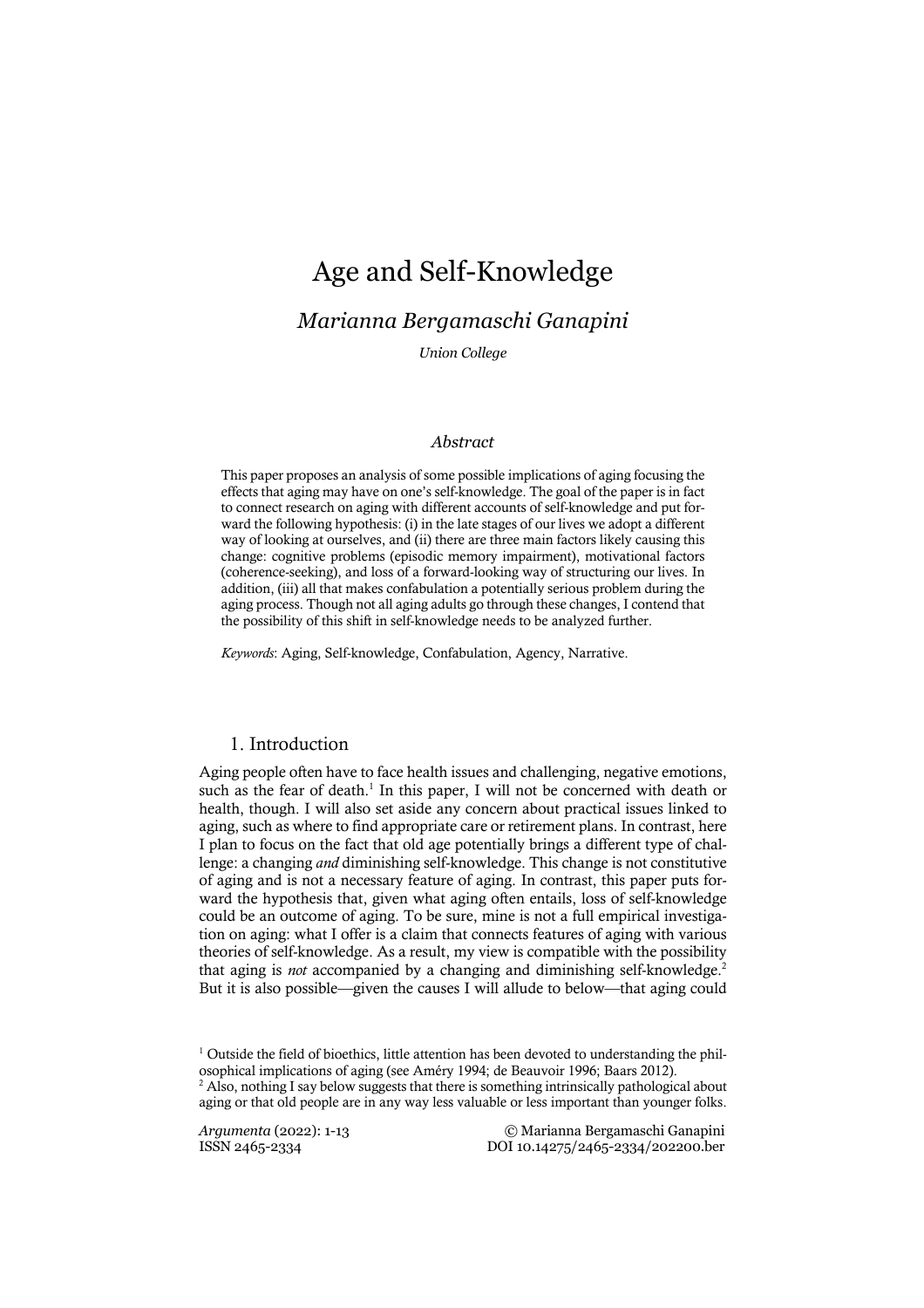cause those changes. Hence, I conclude we won't be able to understand aging unless we investigate those potential challenges.

The structure of the paper: I first look at Mitova's recent, valuable attempt to make sense of an important change we usually experience in the last stages of our life. I criticize it and then start building up my argument. By looking at the literature on self-knowledge, I explain that we currently have two main ways to explain self-knowledge: the descriptive approach and the mindshaping-constitutive approach. I see these two approaches as compatible rather than mutually exclusive. I then show that, as we age, we are potentially at risk of gradually losing the ability to know ourselves through a process of mindshaping. That means we rely on a more descriptive way of interpreting our minds. This change also likely affects our personal identity. This, in turn, has important consequences for the relation between self-knowledge and confabulation.

## 2. Age and Agency?

The philosophy of aging is hardly mainstream. However, in an interesting and thought-provoking paper, Veli Mitova (2012) tries to explain what is so special about aging. She argues that aging people are forced to confront a loss of agency. Her argument is that older adults experience the sense that time is running out for them, and that diminishes "*their capacity to reinvent themselves"* (Mitova 2012: 1). This capacity, she argues, is constitutive of agency, so aging "attenuates agency".

Let's briefly consider her view. The phenomenology of being 'old' and the experience of aging bring with them something that is rarely experienced by younger people: the feeling that time is running out. There is strong empirical evidence that supports this claim, and Mitova rightly makes use of that. This body of evidence is part of the well-known "socioemotional selectivity theory", a view that enjoys a lot of support in current gerontology. This view predicts that there is a motivational shift when time is perceived as more limited. Perceived-time is of course deeply subjective and is measured using various methods that all seem to point out that, as we grow older, we feel that our life-prospective is getting shorter (Carstensen 2006; Calabresi and Cohen 1968; Kluckhohn and Strodtbeck 1961).

This time-prospective-shift has an effect on our future decisions and goals. In particular, Mitova links reduced-time prospective to a diminishing agency though the idea of "self-reauthorship". Mitova points out that self-reauthorship is the ability to shape your character and dispositions in accordance of your best judgements. If I believe I ought to be more generous, I can—as long as I have time to do so—re-shape my character trying to become a better person. However, Mitova maintains that running out of time reduces my chances to get better, to re-shape myself, to improve my character and so on. Importantly, on her view, "reinventing ourselves" is part of our "self-reauthorship". From that, she concludes that older adults' ability to reinvent and reshape themselves is limited. The loss of agency is the result of this limitation in self-reshaping.

I see one main problem with this argument: it is unclear that there is any obvious connection between *feeling* your time is almost up and your *inability* to reinvent oneself. Here is an example: take Lina, she is 65 year old and, as many aging adults do too, she feels that she is running out of time and that her options are diminishing. Fortunately, she is healthy and in shape and, it turns out that she will end up living till she's 85 years old. That means she has 20 years to re-invent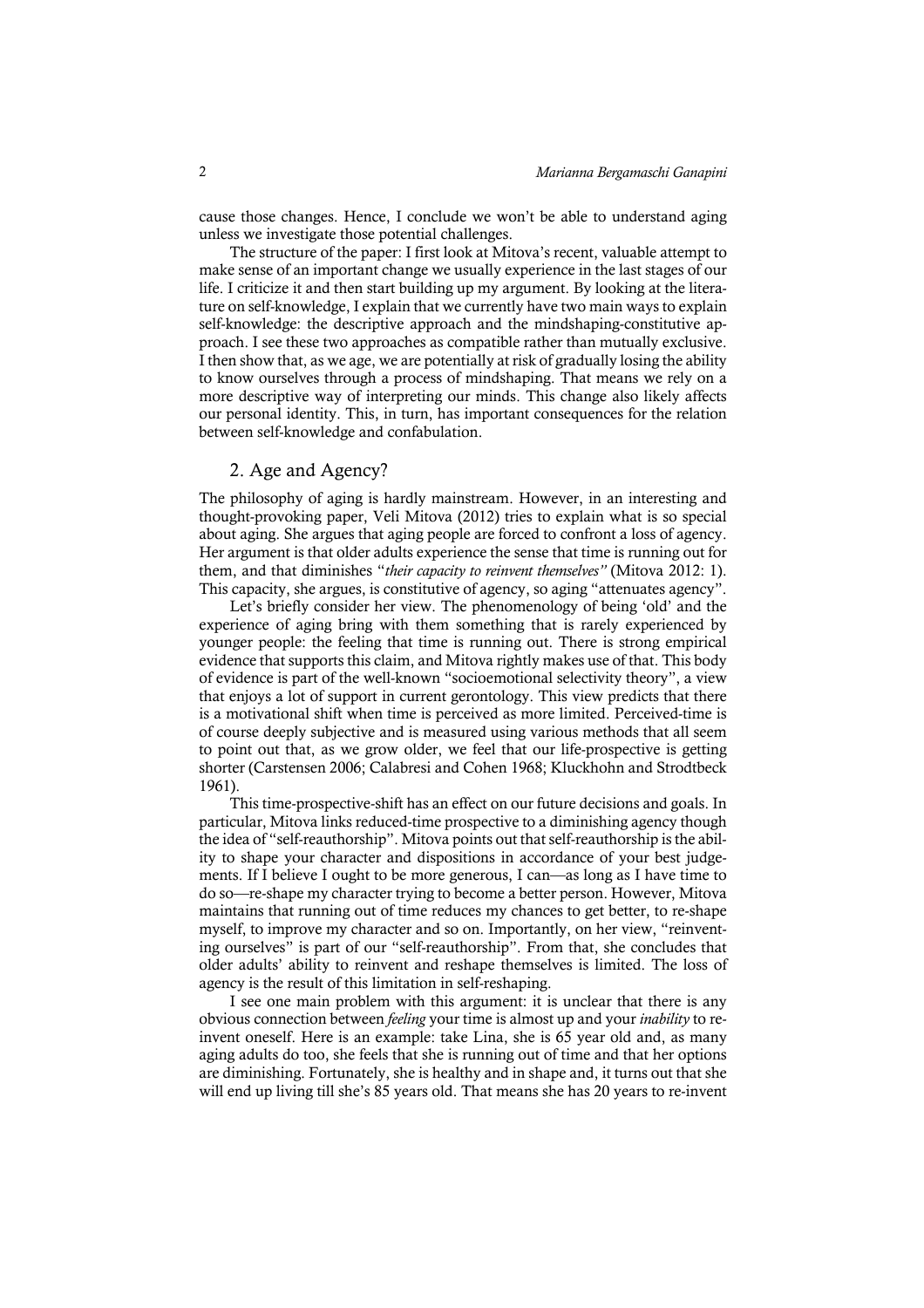herself and exercise her agency. Granted: over those 20 years she will *feel* that her sense of agency is decreasing and her ability to reinvent herself is limited. But *de facto* this is *not* the case: she can still reinvent herself, even if she does not know or feel that she has that option. In other words, given that, *per hypothesis*, she has many years in front of her, she is still *capable* of self-change, she has all the time in the world to change: she is a full functioning agent! Since Mitova's point is that the *capacity* for self-reauthorship is constitutive of agency, then—contrary to what Mitova concludes—I could be a full agent even if I perceive my time-horizon as limited. The problem is that Mitova's conclusion overlooks the different between what my future is and my *feelings* about my future. Feeling I am out of options is not the same as *really* being out of options. And one's capacity to re-invent oneself diminishes in the latter case, but not necessarily in the former, as the case of Lina shows. That means that it is not true that aging attenuates agency *because* it brings with itself a perceived limited time-horizon. It is true that aging creates the *perception* of a limited time-horizon and it may be true that often aging casts a shadow on people's *agency*. But the temporal correlation between these two events should not fool us into hastily thinking that there is an obvious causal connection. What we need to do is to look for ways in which shorter time-prospective may influence us independently of whether this subjective feeling is *correctly* tracking the fact that we have only a few years left. I plan to do that below.

## 3. Self-Knowledge

In *De Senectute*, Cicero argues that the elders are often savvier and more able than younger folks, as they possess knowledge not just about the world but also, presumably, about themselves. In contrast, the goal of this paper is to show that aging potentially brings a decrease in self-knowledge. This may seem like a very surprising statement: as Cicero suggests, don't we know ourselves better as we grow older? To be sure, I am not full on opposing Cicero's view here that aging may bring wisdom and understanding. Like Cicero, I am focusing on some *potential* and distinctive aspects of aging: I look at what aging *could* be, zeroing in on the underlying causes that could make aging a challenging time for self-knowledge.

Let me first clarify what I mean by 'self-knowledge'. Self-knowledge is the ability to correctly figure out our own thoughts, desires, ambitions, beliefs, emotions and so on. Self-knowledge is thus at least one of the ways in which we get to "know ourselves" and what goes on in our minds. To be sure, self-discovery namely understanding one's 'true self'—is a much more complex process than what I mean here by 'self-knowledge'. Contrary to the complex endeavor of understanding who we truly are, self-knowledge seems—as Carruthers (2011: xi) puts it—"easy to come by". This is because our thoughts and the content our minds seem to be "transparently available to us". Indeed, it seems we, as subjects, have a form special access to the different components of our complex mental lives in a way that is qualitatively different from the access we have to the minds of others. It is often hard for us to know what other people think, want or feel, but when it comes to our own mental states, we enjoy a sense of security and reliability: we *seem* to know what is going on inside us. Therefore, it sounds odd to claim, as I will in this paper, that our ability to tap into our own thoughts can diminish with age. Before defending this surprising claim, however, we need to figure out the different ways self-knowledge may work. How do we understand our mental states and dispositions? There are three main views concerning self-knowledge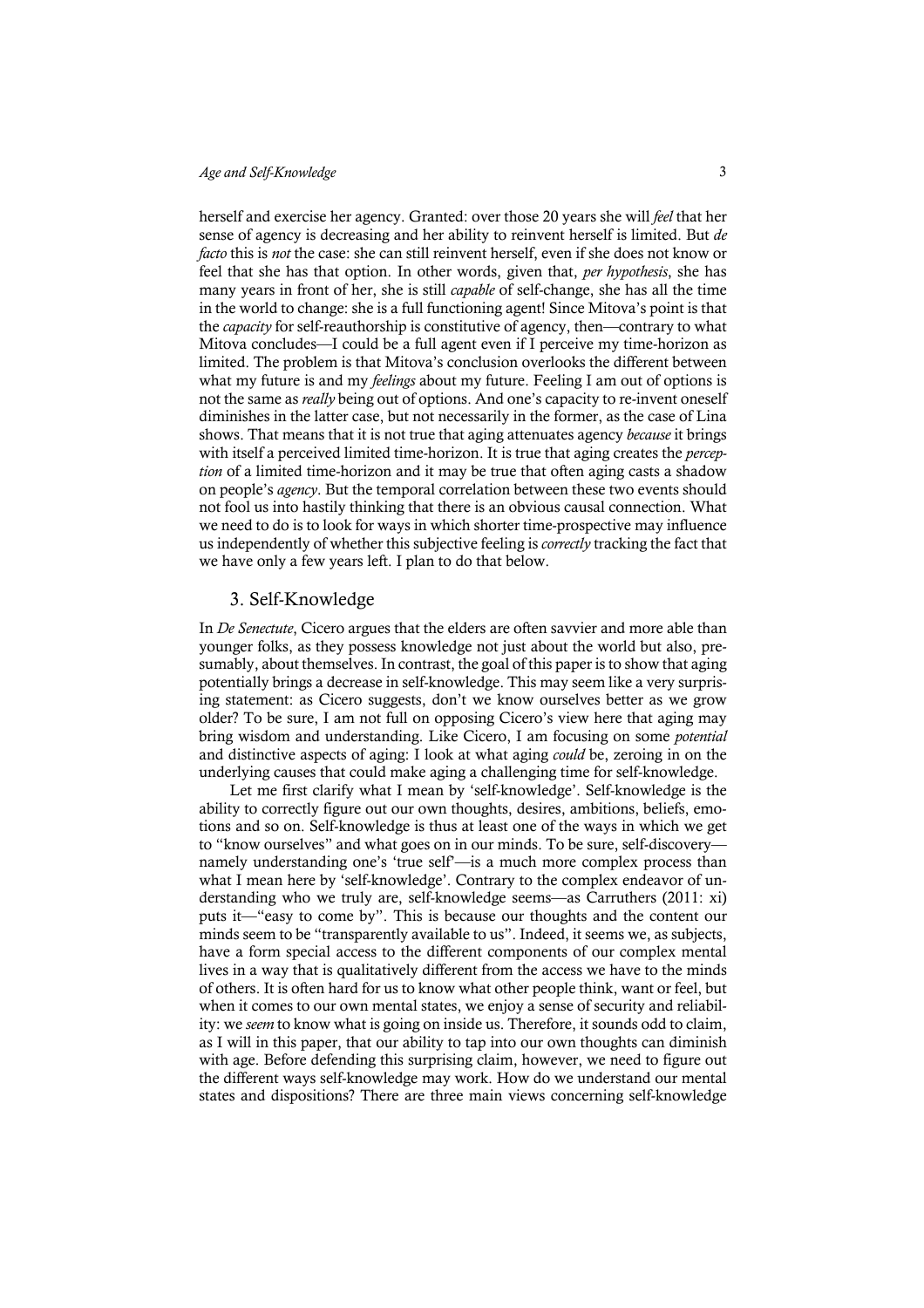and I will briefly explain them here. These three views fit within two distinct categories: descriptive and constitutive self-knowledge.

## 3.1 Descriptive Self-Knowledge

Direct Access View. On this view, self-knowledge consists of *directing* accessing the content of your mind. This view dates back to at least Descartes' *Meditations* where he argued that we have a privileged access to our minds because we can directly know what we think, feel or desire. This view seems to be phenomenological plausible: if I want to know what I am thinking, I can 'look inside' and 'see' my thoughts in a way that is not totally dissimilar from the way I can perceive objects around me. And I do not have to infer what I feel based on evidence: I simply direct my attention inward and gaze inside my mind and what I see is *immediately* transparent to me. And this immediacy brings reliability and a sense of certainty in my self-assessments: I can rarely be wrong about the conscious thoughts, emotions and desires I have.

In contrast, I don't have direct access to other people's mental states so I have to rely on external cues to tap into their minds. The access I have there is not direct but interpretative; it is also not immediate but it involves multiple inferential steps. Importantly, the evidence I gather is part of my knowledge and understanding of others' minds: it is the justification for why I believe that they think/what/ feel this or that. Because the object of my assessment is removed from me, there is always the possibility I could be mistaken about it. And so, on this view, knowledge of others' minds is uncertain in a way self-knowledge is not.<sup>3</sup>

Indirect Access View. Contrary to the direct-access view, a different approach has been proposed according to which self-knowledge is the result of an *interpretative effort*. We have direct access only to few aspects of our mind and for the rest we mainly infer our thoughts, complex emotions, hopes and so on through an interpretative process. That means that we access our minds mostly indirectly, using the same kind of mechanism we use to tap into others' thoughts and feelings. More specifically, we use law-like generalizations that tell us how mental state usually function and we use those to infer not only how others see the world but also the content of our own thoughts, desires and so on. We have, that is, a theory of how minds work and we apply it to both others and ourselves (Gopnik & Wellman 1992; Carruthers 2011). Therefore, on this view we do not necessarily enjoy any privileged access toward many of our mental states. The reason why we seem to understand ourselves better than we understand others, is that we have more information about our own behavior and our surrounding environment than we have for other people. But we do not enjoy any epistemological privilege vis-à-vis our minds.

One important piece of evidence for this view is that agents' introspective abilities are not as reliable as we thought: we often misattribute mental states to ourselves, in the sense that we both fail to see the real psychological causes behind our actions and thoughts and we attribute to ourselves mental states we do not have (Carruthers 2011; Lawlor 2003; Scaife 2014). This misattribution process is called *confabulation*: as we look inward, we often come to form a misconstrued picture of our minds. And if this is so, then the claim that we mostly have direct

<sup>&</sup>lt;sup>3</sup> Simulation theorists such as Goldman (2006) argue that we understand others' minds by trying to put ourselves in their shoes.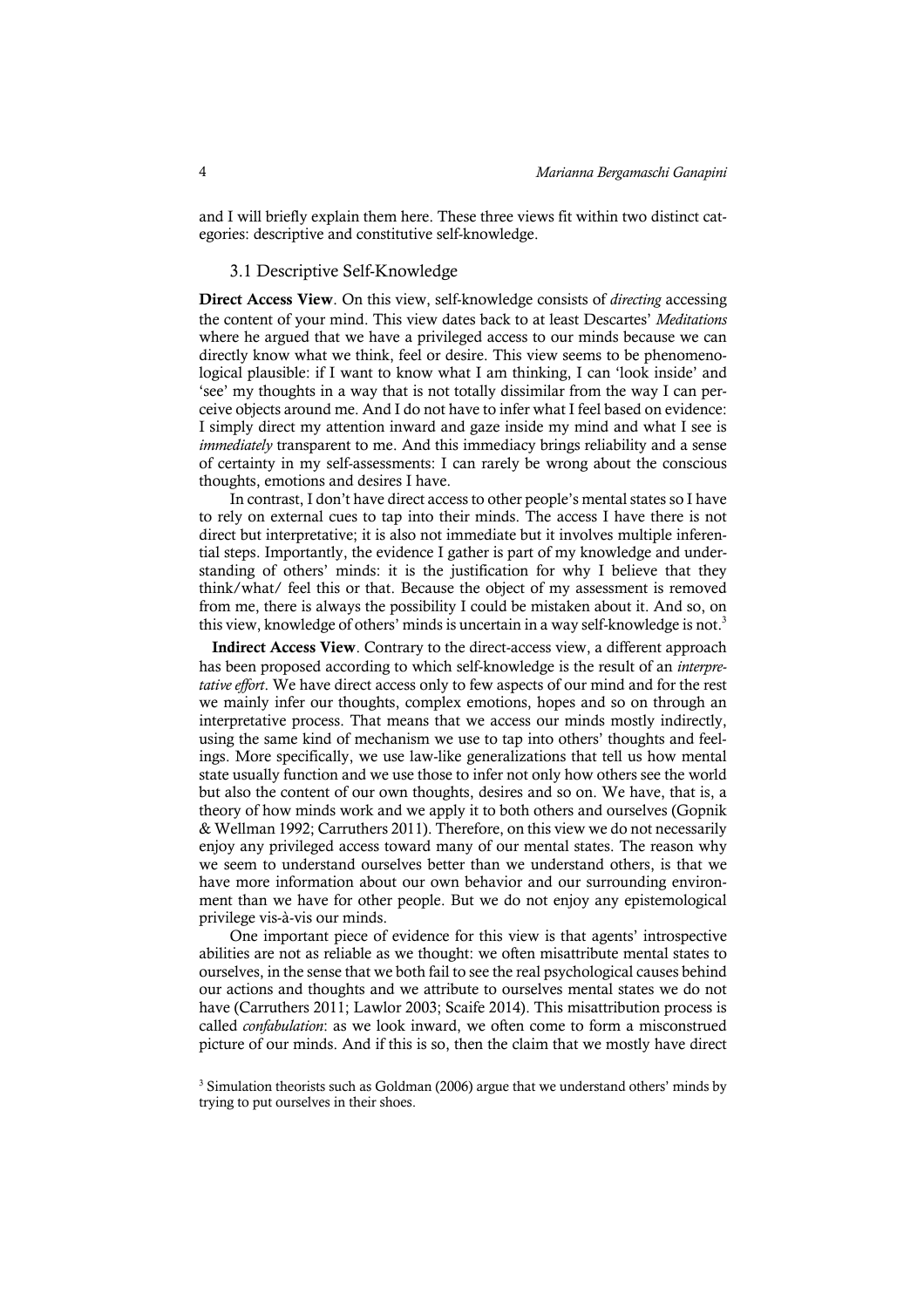and epistemically privileged self-knowledge is in significant peril (Carruthers 2011).

## 3.2 Constitutive Self-Knowledge

The Shaping View. The views of self-knowledge mentioned above both share the idea that accessing our minds is a matter of *describing* them. That means that first personal claims (e.g. I want to become a lawyer) are description aimed at giving a correct picture of our current mental states. A different approach has been recently proposed that aims at showing that self-assessments are not there to actually describe; in contrast, their primary function is to shape our future actions and claims to conform to the rational patters associated with mental states concepts. More concretely, if I really *want* to become a lawyer there are things I will be prepared to do and say that are consistent with that desire. On this view, then, first-personal interpretations have mostly a *regulative social* function, namely to make ourselves predictable to others by shaping our behavior to make it consistent with our self-attributions of mental states. Therefore, self-interpretations aim at shaping our minds to conform to social-rational norms about what it means to be, e.g., a believer: someone responsive to the evidence she has and committed to acting accordingly. As Zawidzki points out,

human social cognition is more about mindshaping than mindreading. We succeed in our social endeavors […] because we are good at shaping each other to think and act in predictable ways in shared contexts. […] self-interpretation is *not*, primarily, in the business of discovering truths about independently constituted mental states. Rather, it helps *constitute* the mental states of self-attributors by shaping them to fulfill self-attributions (Zawidzki 2017: 479).

Self-attributions are thus akin to "self-fulfilling prophecies", in the sense that they aim at "regulating" our behavior to match our interpretation of ourselves (McGeer 1996, 2007).

The evidence for this view comes from the importance of pedagogical tools that shape us into conforming on the social expectations connected to these concepts. These expectations and constrains allow us to coordinate successfully and in a unique way by forcing the new members of the community to live up to normative standards. That is, we are taught to rationally react to the environment and act accordingly. We are also taught that concepts such as 'belief', 'wish', 'fear' and so on, are attached to rational commitments. To illustrate, an agent can't say that she *wishes* that we could reduce plastic consumption if she also strongly opposes plastic bag taxes or any reduction in the use of plastic straws. That means that *what she wishes* rationally constrains the kinds of moves she can make. Indeed, saying *I wish* is to make a normative move within a *social space* that requires that I shape my future dispositions and actions to match my words (Brandom 1994). Similarly:

To interpret oneself as believing that p, on this view, is *not* to entertain an evidencebased description of facts about oneself, like behavioral dispositions or internally tokened mental states. Rather, its role is to turn oneself into the kind of person that conforms to the socially instituted constraints on believing that p, the kind of person who rejects claims inconsistent with p, endorses claims implied by p, and regulates her behavior in the light of p. Such self-regulation through self-interpretation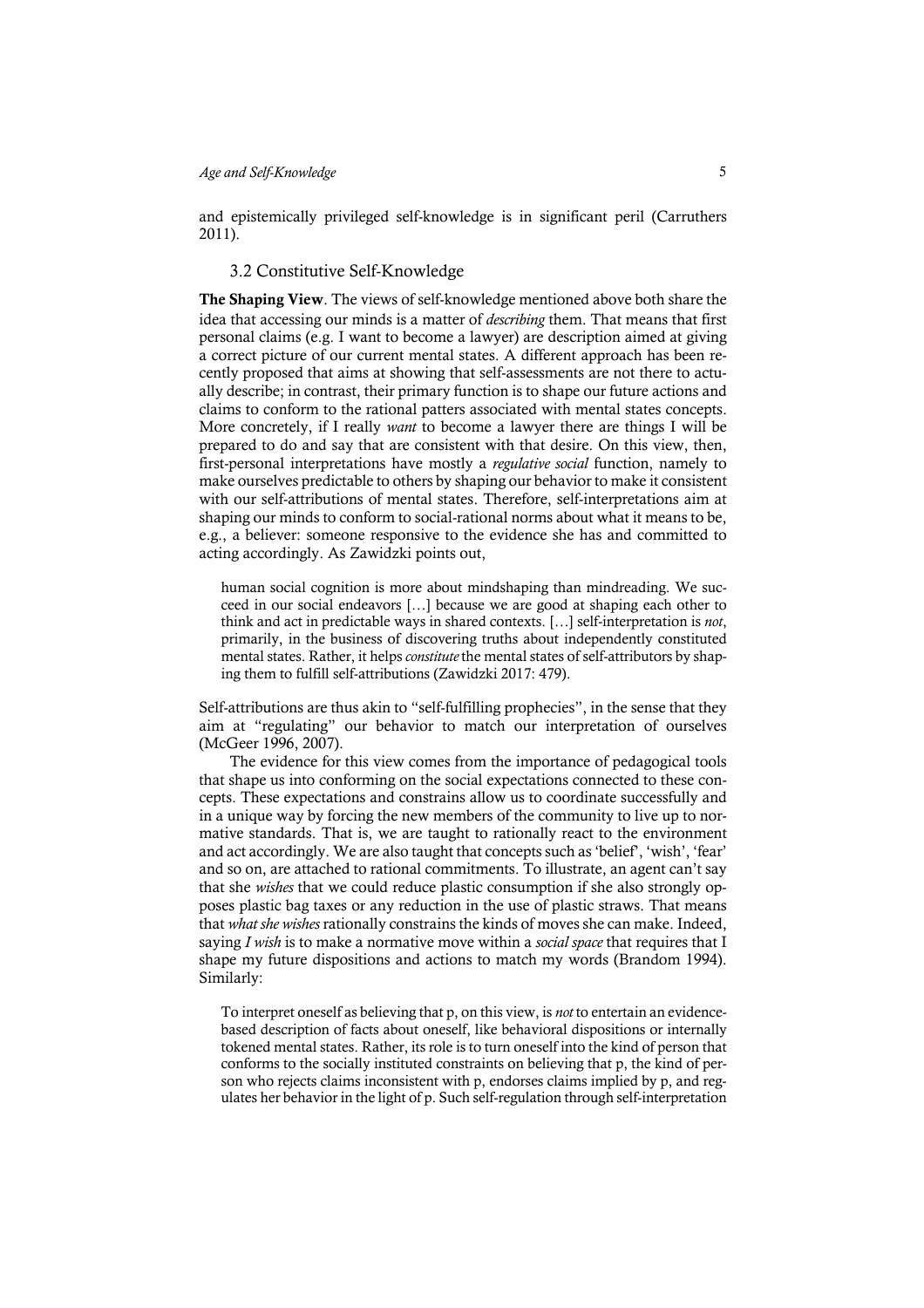is possible because self-interpretations are commitment devices that change both internal and external incentives: by undertaking commitment to p, one opens oneself up to sanction, both internal/emotional and social/punitive, for failing to play the role of a believer-that-p (Zawidzki 2017: 487).

Zawidzki (2021) points out that mental state concepts (e.g. belief) are "sociocognitive tools" that make use into social-cognitive agents able to coordinate with others. Instead of being descriptive tools, mental concepts are ways to impose certain types of reactions on us and create expectations in others that we will conform to those norms. The fact that we are players in this normative game also allows us to become more predictable and more transparent to others, facilitating coordination and cooperation (Zawidzki 2021): people will expect that we are by and large rational, that we have the mental states that it is rational for us to have given the circumstances. They expect us to make decisions that square with those mental states. As players in that game, we shape one another every time one of us does not live up to those expectations. At the same time, we also shape ourselves to better coordinate with the other members of our community of rational agents.

An important upshot of all this—which will be relevant below—is that when confronted with typical cases of confabulation those who defend the Shaping view will say that what we *generally* call confabulations are not necessarily mis-attributions of mental states. This is because on their view attributions of mental states are not primarily descriptions: their function is to shape our future behavior, align with past behavior and be responsive to the current circumstances. As Strijbos and De Bruin (2015: 305) argue: "confabulation might also be cast as in part being a 'forward-looking' phenomenon: we can then be said to confabulate when, for example, we attribute a judgment that p to ourselves, but are unable to self-regulate ourselves such that our future behavior aligns with this judgment, i.e., that we acquire the dispositional state of believing that p." That is, whether or not something counts as a case of real confabulation (and thus failure to correctly depict one's mental states) depends also on one's future behavior and whether it aligns with the allegedly expressed mental state.

## 4. Age and Self-Knowledge

What is the relation among these three ways of understanding and framing selfknowledge? I don't have the time and space to assess them here, but I will embrace an *ecumenical approach*. As mentioned above, both the Direct and Indirect access view put forward a descriptive account of self-knowledge: self-knowledge is mostly self-discovery. The Shaping view, in contrast, has a constructivist/constitutivist conception of self-knowledge: self-knowledge is the process of shaping our minds. Here I will assume that both these approaches are correct as far as they go, in the sense that it is possible that part of our self-knowledge is really selfdiscovery and part is self-shaping. At times, when we make self-attributions (e.g., I believe that…) we are trying to describe the current status of our minds. At other times, self-attributions are meant to *construct* our minds. In fact, I will suggest that they are somewhat complementary, in the sense that successfully interpreting our minds requires that this interpretation has a constitutive function too. It is important to notice that this ecumenical approach, as I called it, is very much in line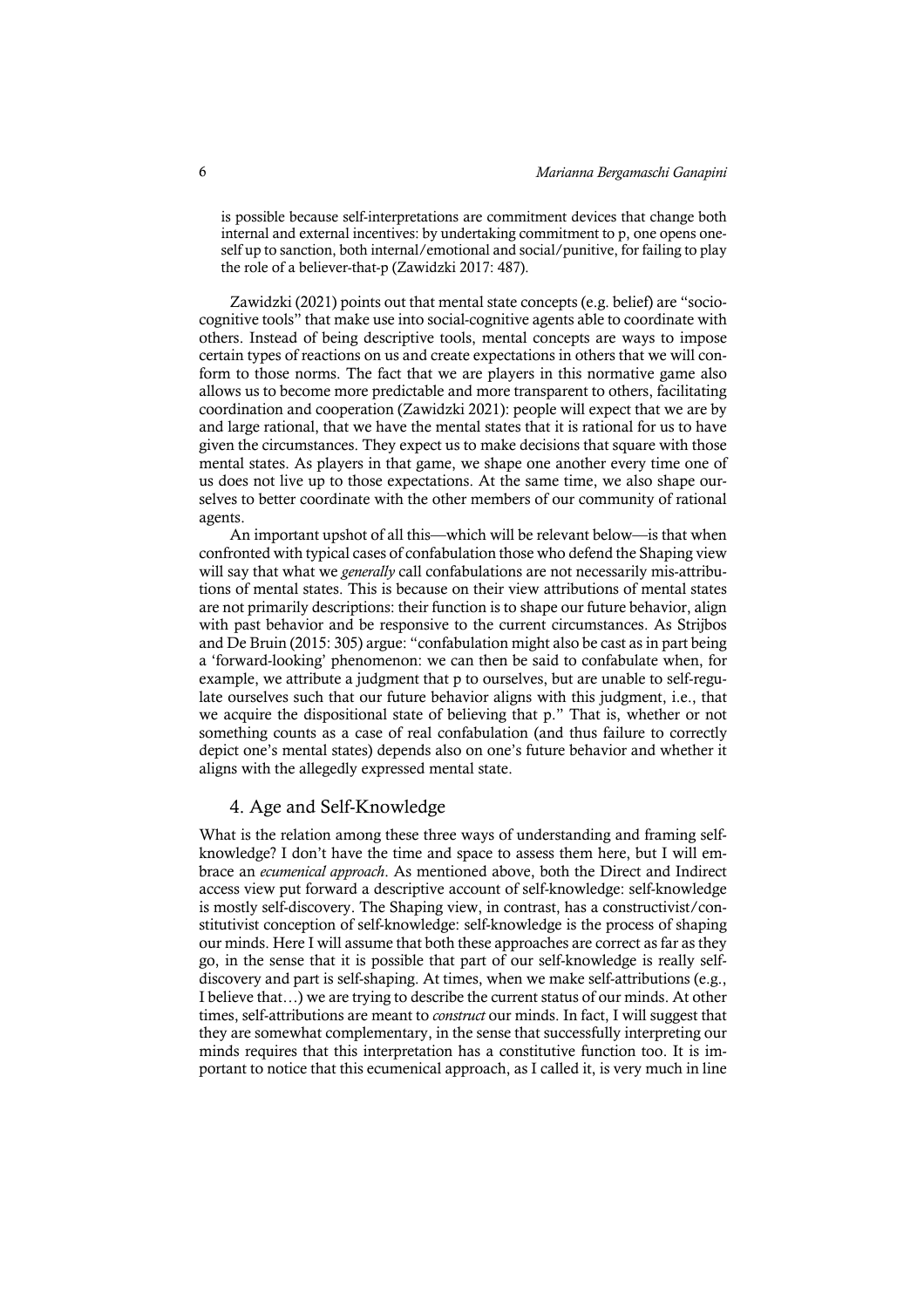with the spirit of the view of self-knowledge mentioned above. For instance, Carruthers (2011) admits that he is in fact proposing a hybrid view: on his view, selfknowledge is both interpretative and direct (when we introspect emotions and sensations). Similarly, Zawidzki explicitly says that oftentimes self-knowledge is interpretative and descriptive, even though he thinks mind-shaping is primary. Accordingly, whereas an adult and functional human being possesses and adopts both these forms of self-knowledge, I will argue that aging could progressively erode self-knowledge *in general*. This argument, however, will require me to take a detour, explaining what is going on in the process we call 'aging' while also referring to empirical research on this issue.

#### 4.1 Progressively Leaving the Normative—Mindshaping—Game

The main hypothesis put forward in this section is: it is possible that, as we age, we progressively leave the normative-shaping-game at the center of the Shaping view of self-knowledge. This hypothesis stems from the observation that three possible components of aging may play into that: shortening time *prospective*, diminishing cognitive abilities (in particular, episodic memory) and reduced socialcooperative roles.

A Decreasing Time-Prospective. As mentioned above there is now substantial evidence that older adults feel that their time is limited (Carstensen 2006). I believe that a decreasing time-prospective limits engagement in the normative game that builds self-knowledge. That is, if self-knowledge is a normative, partly forward-looking enterprise, then whether or not the description "I believe…" is correct depends on what I will be doing in the future to play the role of the, e.g., believer. My ability to be a believer is thus limited if my moves are in fact limited in time as time-limitations may influence may ability to *be* a believer now. If I am at least in part defined by the future, the fact that my shots are limited may undermine my ability to have mental states *now*. Importantly, if I *feel* my options are too restricted, then I will probably stay clear of a form of looking at myself that is fundamentally forward-looking and that requires being fully committed to shape my actions to line up with my self-attributions. That is, if I feel time is closing on me, I may retreat from the very normative-game that is constitutive of *selfknowledge as shaping*. And since the future becomes less defining for me, I may be less open to put energy and effort in trying to be predictable and coordinate with others. If I think I have few remaining moves, that is, I will probably rely less and less on that self-constructing regulative process. Though I do not have direct evidence for this, the "socioemotional selectivity theory" provide *some* support for my hypothesis:

[...] individuals select goals in accordance with their perceptions of the future as being limited or open-ended […]. When time is perceived as expansive, goals aimed at optimizing the future are prioritized. Such goals often pertain to the acquisition of knowledge or to seeking contacts that could be useful in the more distant future. This also includes goals related to the task of finding out about one's role in the society (e.g., receiving social acceptance), and to vocational or career interests (e.g., become financially independent). In contrast, when time is perceived as limited, emotionally meaningful goals become relatively more important because they are typically associated with achieving short-term benefits (Lang & Carstensen 2002:125-26).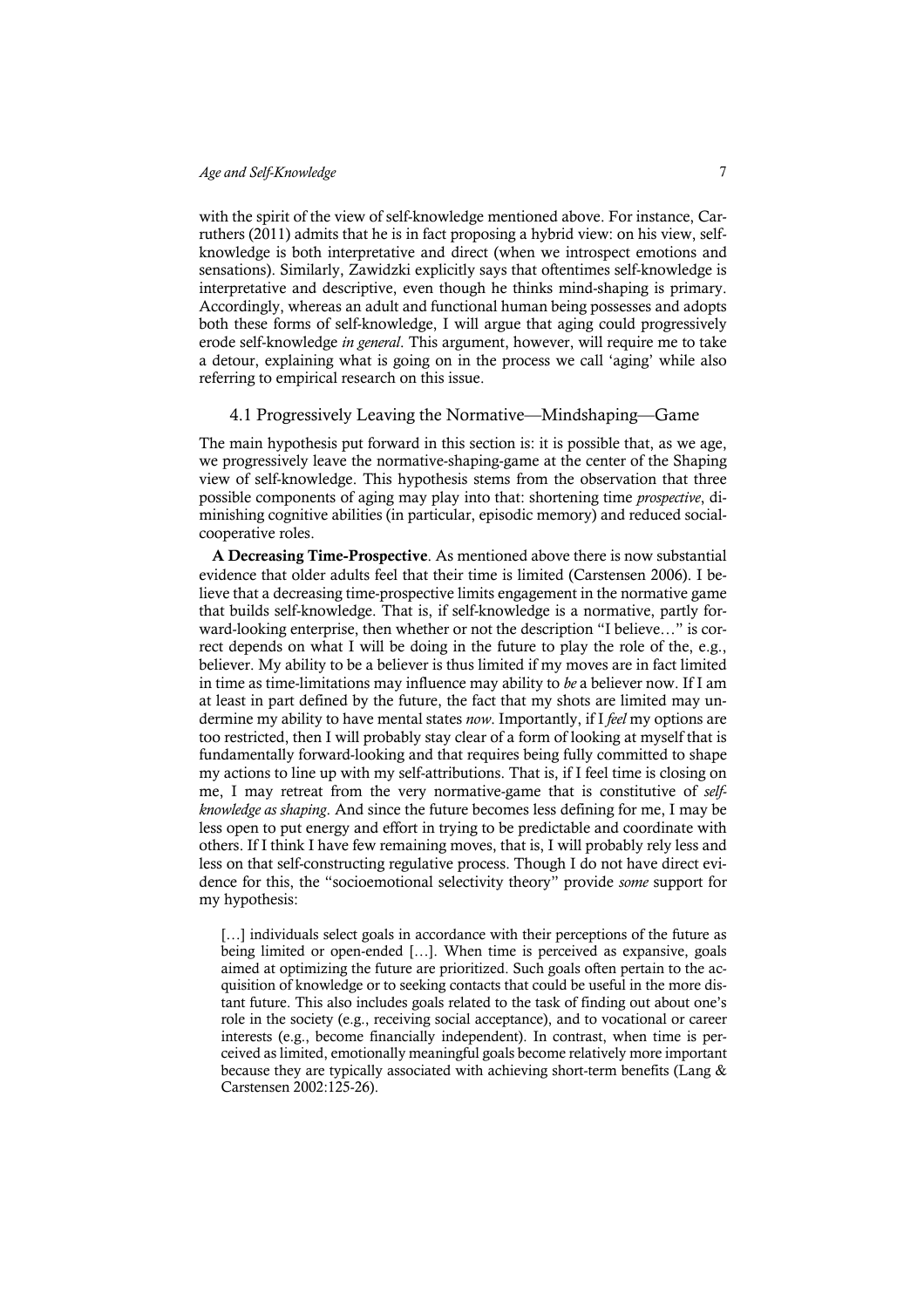This suggests that older adults may shift their interests and motivation giving up on many of their "future-oriented goals" and focusing more on the present, emotionally important aspects of their lives. This provides at least circumstantial evidence that limited time prospective makes us focus on short-term achievable goals. Thus, it is likely that the way we look at ourselves is also influenced by how much time we think we have left, as argued above. Accordingly, one of the motivational shifts of aging is that the shaping-normative game becomes less and less important as aging progresses: the present (and the past), not the future is what defines me.

Alterations in Cognitive Abilities. There is evidence that older adults have problems with episodic memory. On a popular view, that explains why they have troubles remembering details of the past and imagining the future because both use episodic memory (Schacter and Addis 2007). Episodic memory allows us to recollect the *details* of past experiences and events (Tulving 2002, Amer et al. 2022): "several studies have shown that healthy older adults provide fewer episodic details than young adults both when they remember the past and imagine the future" (Schacter & Madore 2016: 246-7).

This may affect older adults' ability to imagine future possible self-s that are significantly different from their current self. As Mitova rightly pointed out, it is hard to re-shape yourself if you can't make long-term plans. I think this is especially true when making long-term plans means requires imagining what it will take to enact those plans. To illustrate: if I express the intention (or wish) to adopt a healthier life style (e.g. stop working as hard, enjoying time with my friends), I should be able to imagine a future self—different from the current self—that will be doing the things that a healthy life style requires. But if I can't really figure out the details of this plan, if I can't imagine what it will really take to modify some aspects of my life, it is hard to make plans about it. If so then cognitive limitations may alter my ability to commit myself to future behavior. Believing, wishing or desiring new things may become increasingly difficult as it requires being willing to shape one's future self in ways that are—especially for the older adult—hard to picture. There is in fact extensive evidence that older adults perceive their future self as in line with their *current* self, in the sense that they are often more likely to perceive the present as the same as the future than are younger folks are. Similarly, Carstensen (2006) points out that many older folks live in an "extended present". And this is a positive thing: self-continuity is an asset of aging because self-continuity is associated with beneficial behavior choices and patterns (Roberts et al. 2006). However, this may also hinder their ability to fully engage in a dynamic process that requires the ability to envision changes and future possibilities.

Reduced Social-Cooperative Roles. Löckenhoff and Rutt suggest that a diminished ability to engage in forward thinking affects social roles:

personality change is driven by people's investment in new social roles […] and that the frequency with which people take on new roles declines with age. Consistent with this notion […] openness to experience, a personality trait associated with seeking out novel ideas, contexts, and activities shows steady decrements with age […], further reducing the likelihood of encountering new roles and environments (Löckenhoff & Rutt 2017: 403).

A defining feature of the normative game I mentioned above is the willingness to be open to change, to take up new roles, to shape and be shaped. The Shaping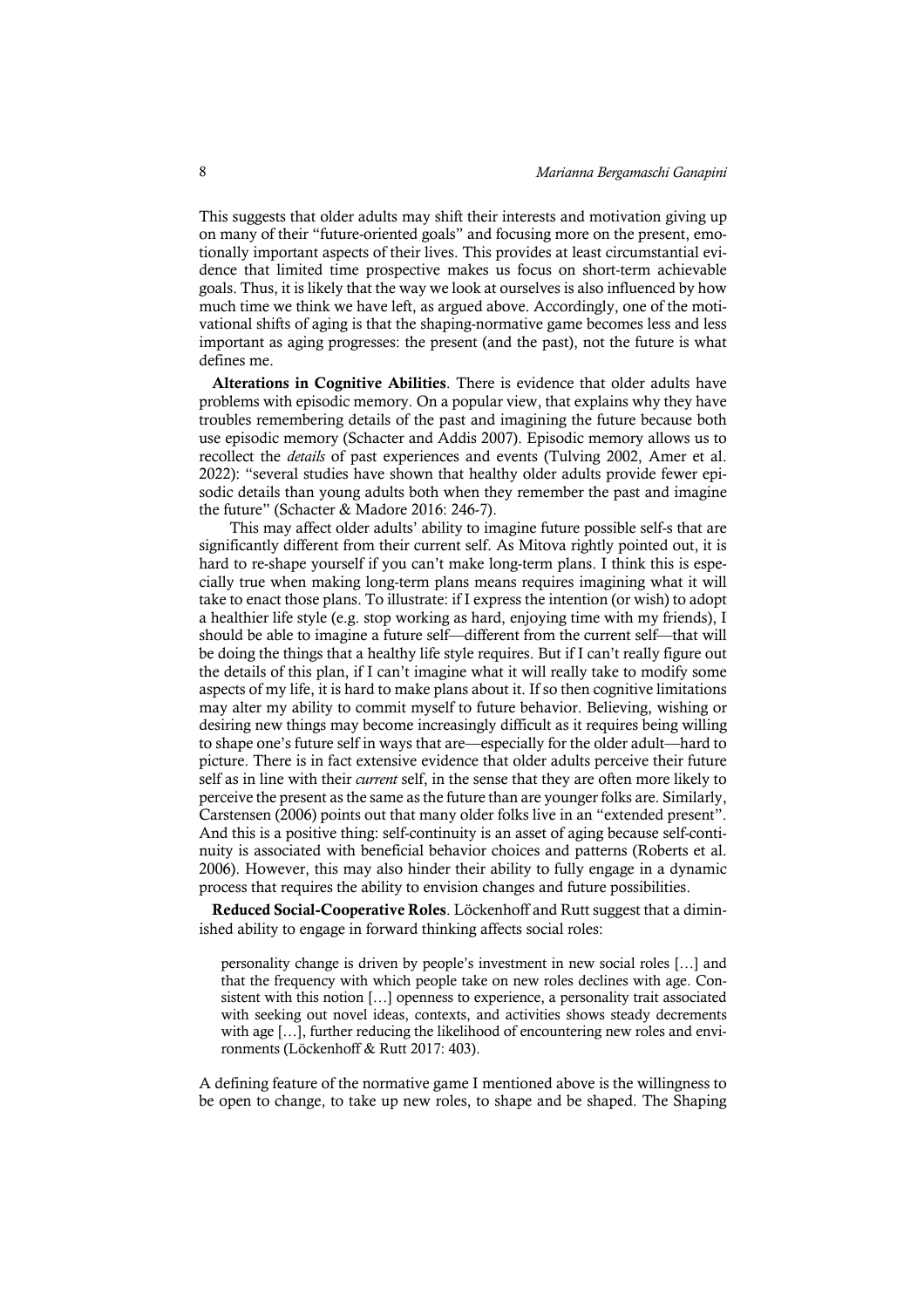view of self-knowledge gets its traction from the fact that cooperation is best achieved if we all try to conform to social-normative standards of rational behavior (Zawidzki 2013; 2019). As they develop, children are trained to take up new roles and conform to them: they coordinate with others by becoming more predictable. Older adults seem to be at the other end of the spectrum: they take up less and less new social roles and it is likely that their function as cooperative agents will slowly fade away. Let me be clear, though: many older adults are very active and willing to contribute to society in many ways and take up numerous social roles (Vidovićová 2018). My claim here is simply that *in so far as* an older adult is less and less willing to cooperate, the more likely it is that she will be pushed out of the social-normative game that is key to self-knowledge *qua* mindshaping. I am not making a sociological point about older adults here: mine is a speculative psychological claim about what might happen if certain conditions are met.

## 5. The Narrative Self and the Rise of Confabulation

In the previous section I suggested that, as we age, we might end up progressively leaving the normative-mindshaping-game. At that point, it is likely that our selfknowledge is less about *shaping/being shaped* and more about *interpreting* our thoughts based on the behavior cues we have (in line with the Indirect access view). The hypothesis is that, as we grow older, self-interpretation might be more about *describing* our minds rather than *designing* them. In this section, I will argue that this may affect our personal identity. I will also argue that this shift may hinder our *overall* self-knowledge and first-person authority.

The topic of personal identity/ self is very complex and it is not my intention to develop an account of personal identity or the self here. For those following Locke (1698), self-continuity or "continuity of consciousness" is the key mark of personal identity. Interesting results, however, indicate that younger adults see their future self as markedly different from their present self. It is likely that young adults see their identity *in fieri*, a work in progress partly shaped by interactions with others. Because more open to change, younger people probably conceive their identity as not fully dependent on continuity of character and same dispositions. My suggestion then is that younger people's identity is partly determined by the cooperative role they have in the normative game I was alluding to before. That is, they embrace a forward-looking, dynamic approach to their own self.

In contrast, older adults—as they might be gradually retreating from this normative space—may shift their attention to a *narrative conception of the self*. A narrative self develops during childhood and progresses during adulthood. Some philosophers have argued that developing a sense of self requires building a seemingly coherent narrative of the main aspects of our lives. Thus, being a self means "understanding one's life as a narrative and enacting the narrative one sees as one's life" (Schechman 2011: 395, but cf. Strawson 2004: 430). Indeed, narratives are key to personal identity and developing coherent narrative is a skill that develops overtime (Reese et al. 2011).

More importantly for us, the *self as narrative* seems predominant in the later stages of life: there is evidence that, as we grow older, we focus less on the details of our past and more on our overall story: "[while] age decrements in the vividness and concreteness of past and future selves, narrative continuity shows agerelated increases in the coherence and stability of one's life story" (Corinna et at.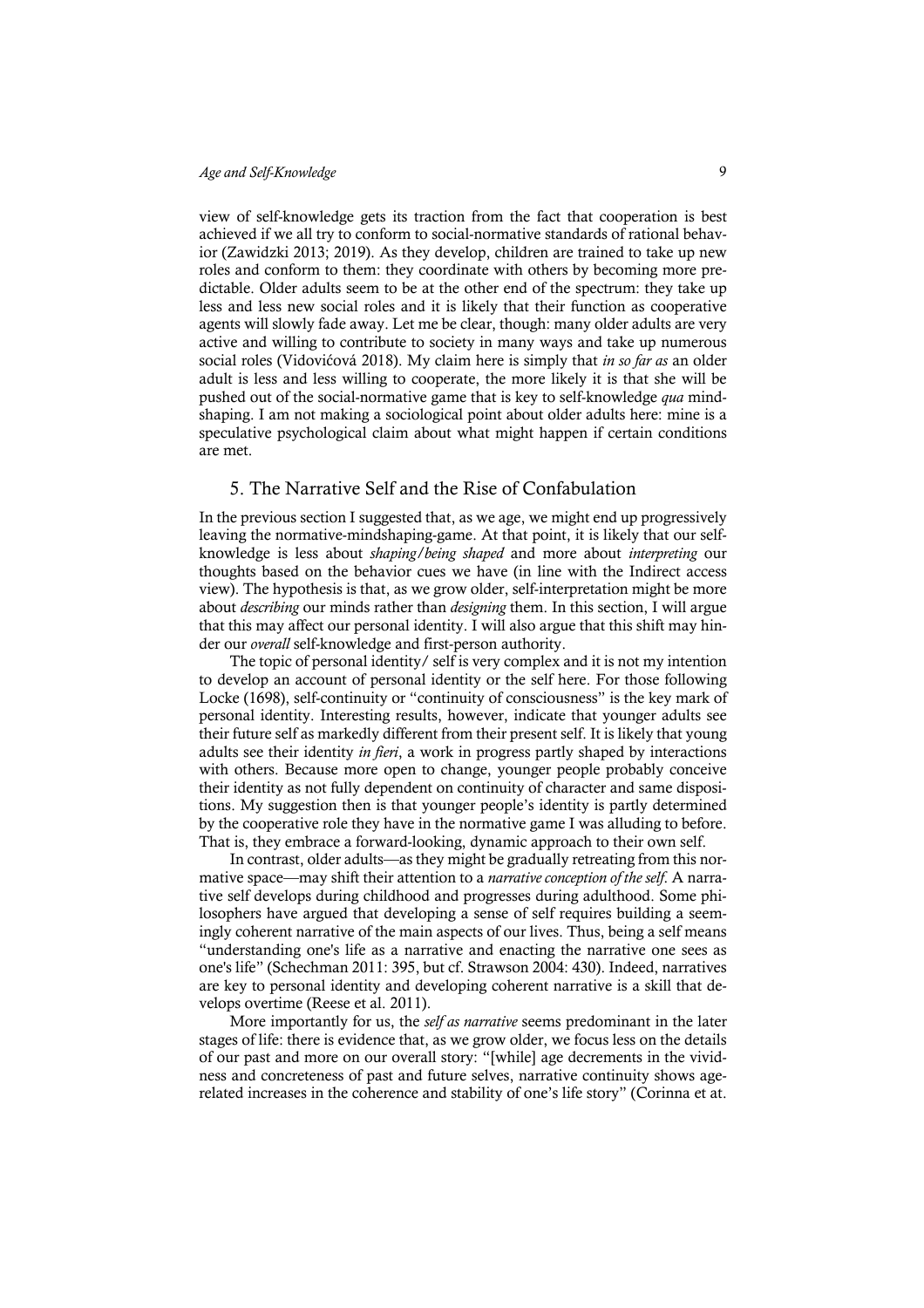2017: 400). In part this is explained by the fact—mentioned above—that older adults favor semantic memory over episodic memory: whereas episodic memory involves time-travel and attention to details (Tulving 2002), "semantic autobiographical memories involve simply knowing about an event or fact, without a sense of mentally travelling back and re-living a specific event" (Rathbone et al. 2015 :423). However, recent studies suggest that this shift is also due to the fact that older adults may be less *interested* in remembering specific events and more focused on the overall *meanings* of their lives. This is why—as they move away from a *dynamic* sense of self and identity—they are more inclined to present a coherent story of their lives that heavily relies on the past. Instead of a forwardlooking identity and self, they present a more stable picture of who they are and this picture revolves around their autobiographical narratives.

Unfortunately, there are important costs associated to this. In shifting their focus from a forward-looking, dynamic self to a more static identity, *older adults are also interpreting the content of their minds based on this narrative-seeking approach*. Their beliefs, wishes, hopes and so on, need to fit within a coherent package and what they *take* themselves to think, belief and hope is influenced by this search for coherence. This seems to follow from the claims defended above that older adults move gradually out of the shaping –game and rely less on a developing understanding of themselves but mostly implement the type of self-knowledge that I called 'Indirect access'.

Now, this may leave older adults at the mercy of a strong confabulatory process that—as a result—hinders their overall self-knowledge. Here is why. As we saw above, confabulation is the process of offering a faulty picture of your mind: you say you believe or remember things you do not actually believe or remember. According to the Indirect view of self-knowledge, confabulation happens because we mostly fail to directly access the content of our thoughts. In contrast, we mostly interpret our minds based on what we know and makes sense.

*Confabulation gets worse with aging*, and this is probably due to decreasing cognitive abilities and faulty episodic memory (Dalla Barba et al. 2010; Attali et al. 2013). However, I suspect that it is not just about loss of memory. It is possible that older folks are also more prone to confabulation because they rely on narratives to define their identity. Indeed, confabulation is often the result of our needs to "fill gaps" in ourstory (Coltheart 2017: 67-8; Sullivan-Bissett 2015): as we focus more and more on autobiographical narratives, we will look for ways to offer a coherent story and so confabulation is likely to become a more pressing problem. If so, then older adults' confabulation could be also motivational: because their self is dependent on narratives, coherency may become more vital to them.

So here is the worry. As we said, as we grow older we might be less and less part of this shaping-game and less and less committed to shaping our actions based on our self-assessments. Our tendency to confabulate is normally held in check by the fact that our self-attributions are not only descriptive but also *constitutive* of our mental states. This kind of accountability potentially decreases as we grow older, whereas our need for coherent narratives accelerates. Strijbos and De Bruin (2015: 304) rightly point out that, "McGeer's account of first-person mindshaping as selfregulation suggests that, to a certain degree, we can protect ourselves against subliminal cues that cause us to confabulate." My worry is that once we phase out of that self-regulative process, the risk of falling prey of confabulation increases, especially because this is also complemented by a search for coherence. And confabula-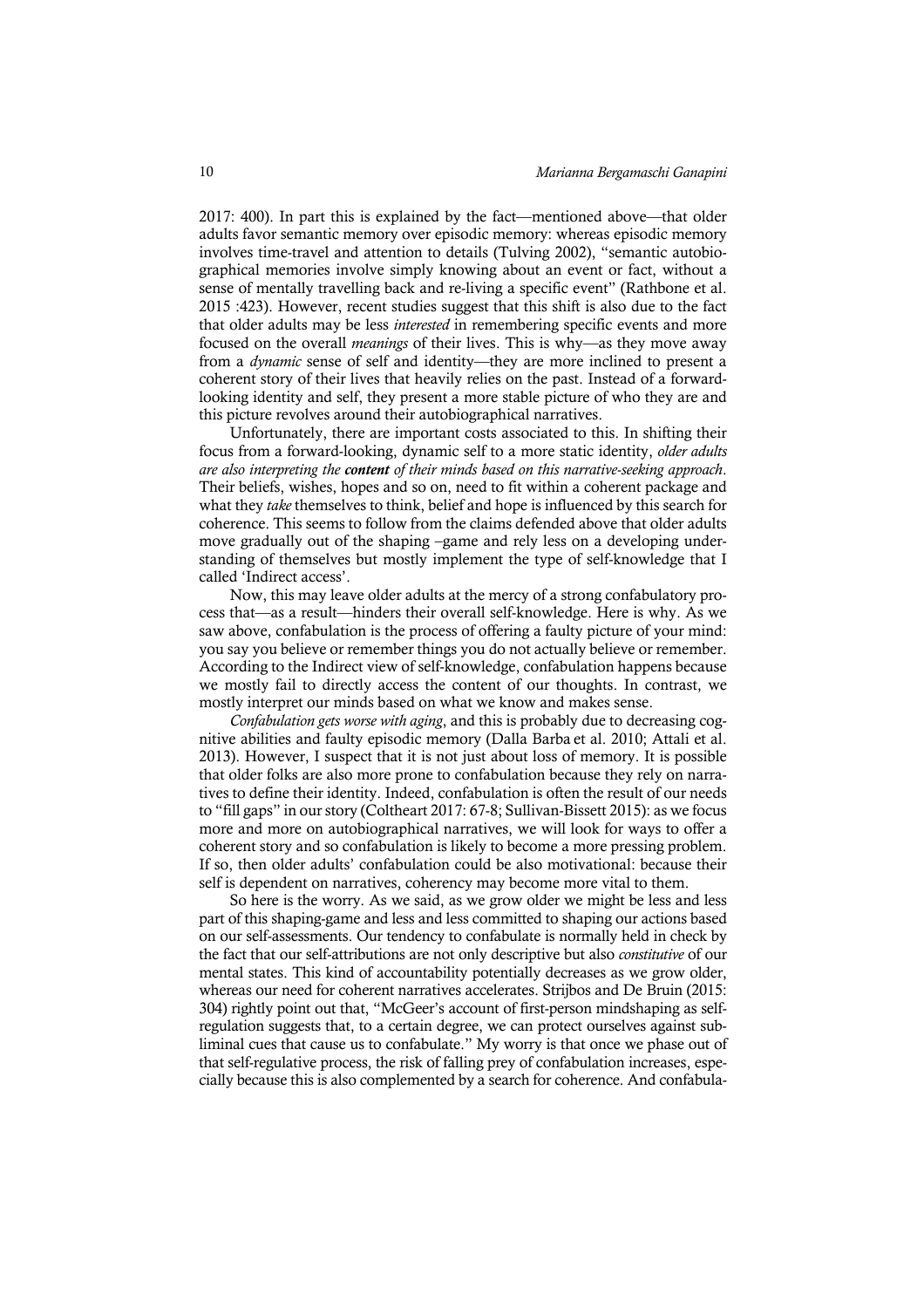tion—absent any 'mindshaping'—erodes self-knowledge and the epistemic authority of our self-descriptions. Therefore, as we grow older, we may become less reliable when talking about our own minds. On this view, the fact that confabulation gets worse with aging is no coincidence: it is the combination of cognitive problems (episodic memory loss), motivational factors (searching for coherence over reliability), less mindshaping and more reliance on an indirect, interpretative form of selfunderstanding (which—without mindshaping—has little support against confabulation).

## 6. Conclusion

The goal of this paper was *not* to show that aging brings with it a loss of selfknowledge. In contrast, I made a much more speculative claim: given certain conditions that occur with aging, we could expect to see a loss of self-knowledge in older folks. That is, cognitive problems, motivational factors and loss of a forward-looking way of structuring our lives, could make the tendency to confabulate a serious threat to their self-understanding. Though not all aging adults go through these changes, I argued that the possibility of this shift in self-knowledge should be analyzed further.

#### References

- Amer, T., Wynn, J. S., & Hasher, L. 2022, "Cluttered Memory Representations Shape Cognition in Old Age", *Trends in Cognitive Sciences*, 26, 3, 255-67.
- Améry, J. 1994, *On Aging: Revolt and Resignation*, translated by J.D. Barlow, Bloomington and Indianapolis: Indiana University Press.
- Attali E., Dalla Barba G. 2013, "Confabulation in Healthy Aging Is Related to Poor Encoding and Retrieval of Over-Learned Information", *Neuropsychol Dev Cogn B Aging Neuropsychol Cogn*., 20, 3, 339-55.
- Baars, J. 2012, *Aging and the Art of Living*, Baltimore: Johns Hopkins University Press.
- Berna, F., Schönknecht, P., Seidl, U., Toro, P., & Schröder, J. 2012, "Episodic Auto-Biographical Memory in Normal Aging and Mild Cognitive Impairment: A Population-Based Study", *Psychiatry Research*, 200, 807-12.
- Brandom, R. 1994, *Making It Explicit: Reasoning, Representing, and Discursive Commitment*, Cambridge, MA: Harvard University Press.
- Calabresi, R. and Cohen, J. 1968, "Personality and Time Attitudes", *Journal of Abnormal Psychology*, 73, 5, 431-39.
- Carruthers, P. 2011, *The Opacity of Mind: An Integrative Theory of Self-Knowledge*, Oxford: Oxford University Press.
- Carstensen, L.L. 2006, "The Influence of a Sense of Time on Human Development", *Science*, 312, 1913-15.
- Coltheart, M. 2017, "Confabulation and Conversation", *Cortex*, 87, 62-68.
- Dalla Barba G., Attali E., La Corte, V. 2010, "Confabulation in Healthy Aging Is Related to Interference of Overlearned, Semantically Similar Information on Episodic Memory Recall", *J Clin Exp Neuropsychol*, 32, 6, 655-60.
- De Beauvoir, S. 1996. *The Coming of Age*, New York, London: W.W. Norton & Co.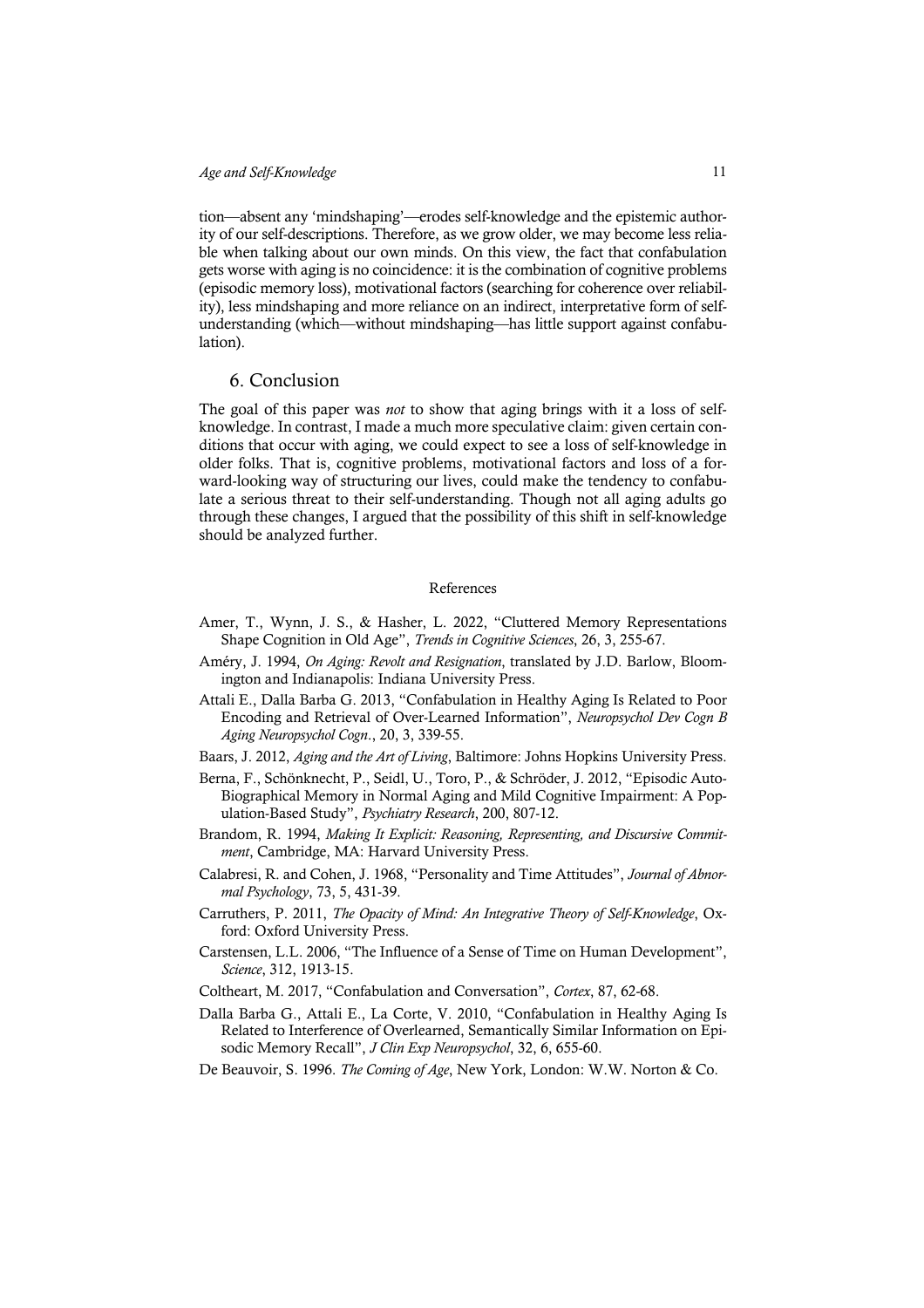- Goldman, A.I. 2006, *Simulating Minds: The Philosophy, Psychology, and Neuroscience of Mindreading*. Oxford: Oxford University Press.
- Kluckhohn, F.R. and Strodtbeck, F.L. 1961, *Variations in Value Orientations*, Evanston: Row-Paterson.
- Lang, F.R. & Carstensen, L.L. 2002, "Time Counts: Future Time Perspective, Goals, and Social Relationships", *Psychology and Aging*, 17, 1, 125-39.
- Lawlor, K. 2003, "Elusive Reasons: A Problem for First-Person Authority", *Philos Psychol*, 16, 549-64.
- Locke, J. 1689, *An Essay Concerning Humane Understanding*, London: Thomas Basset.
- Löckenhoff, C. & Rutt, J.L. 2017, "Age Differences in Self-Continuity: Converging Evidence and Directions for Future Research", *The Gerontologist*, 57, 3, 396-408.
- McGeer, V. 1996. "Is 'Self-knowledge' an Empirical Problem? Renegotiating the Space of Philosophical Explanation", *Journal of Philosophy*, 93, 10, 483-515.
- McGeer, V. 2007. "The Regulative Dimension of Folk Psychology", in D.D. Hutto & M. Ratcliffe (eds.), *Folk Psychology Re-assessed*, Dordrecht: Springer, 137-56.
- Mitova, V. 2012. "Age and Agency", *Philosophical Papers*, 41, 3, 335-69.
- Rathbone, C.J., Holmes, E.A., Murphy, S.E., & Ellis, J.A. 2015, "Autobiographical Memory and Well-being in Aging: The Central Role of Semantic Self-images", *Consciousness and Cognition: An International Journal*, 33, 422-31.
- Reese, E., Haden, C.A., Baker-Ward, L., Bauer, P., Fivush, R., & Ornstein, P.A. 2011, "Coherence of Personal Narratives across the Lifespan: A Multidimensional Model and Coding Method", *Journal of Cognition and Development: Official Journal of the Cognitive Development Society*, 12, 4, 424-62.
- Roberts, B.W., Walton, K.E., & Viechtbauer, W. 2006, "Patterns of Mean-level Change in Personality Traits Across the Life Course: A Meta-analysis of Longitudinal Studies", *Psychological Bulletin*, 132, 1, 1-25.
- Scaife, R. 2014, "A Problem for Self-knowledge: The Implications of Taking Confabulation Seriously", *Acta Analytica*, 29, 469-85.
- Schacter, D.L. & Addis, D.R. 2007, "The Cognitive Neuroscience of Constructive Memory: Remembering the Past and Imagining the Future", *Philosophical Transactions of the Royal Society of London, Series B: Biological Sciences*, 362, 773-86.
- Schacter, D.L. & Madore, K.P. 2016, "Remembering the Past and Imagining the Future: Identifying and Enhancing the Contribution of Episodic Memory", *Memory studies*, 9, 3, 245-55.
- Schechman, M. 2011, "The Narrative Self", in S. Gallagher (ed.), *The Oxford Handbook of the Self*, Oxford: Oxford University Press.
- Strawson, G. 2004. "Against Narrativity", *Ratio*, 17, 428-52.
- Strijbos, D. & Bruin, L. 2015. "Self-Interpretation as First-Person Mindshaping: Implications for Confabulation Research", *Ethical Theory and Moral Practice*, 18, 297- 307.
- Sullivan-Bissett, E. 2015, "Implicit Bias, Confabulation, and Epistemic Innocence", *Consciousness and Cognition*, 33, 548-60.
- Tulving, E. 2002, "Episodic Memory: From Mind to Brain", *Annual Review of Psychology*, 53, 1-25.
- Vidovićová, L. 2018. "The expected, evaluated, perceived, valued, and prevalent social roles of older people: Are they by consent?" In A. Zaidi, S. Harper, K. Howse,